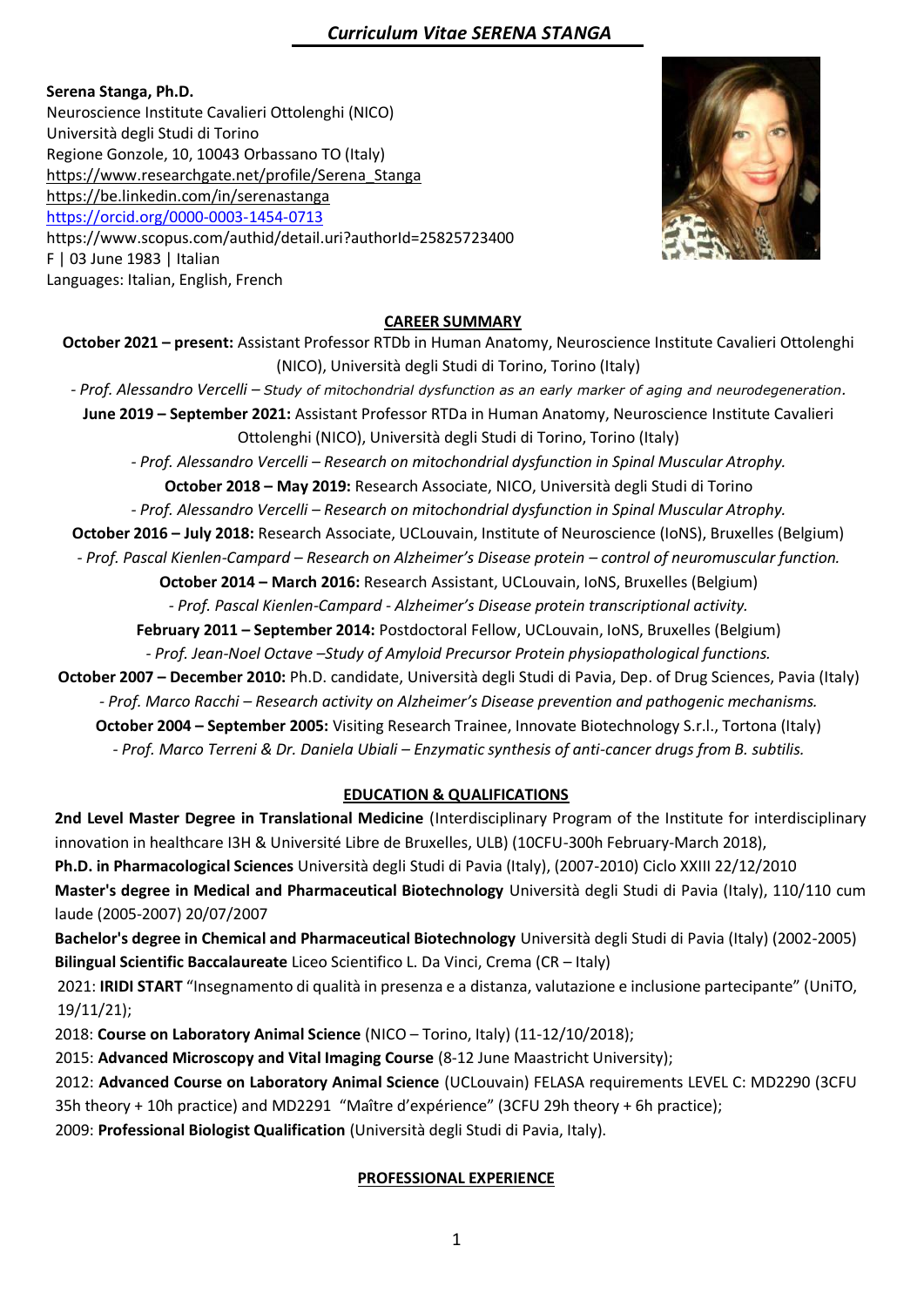## **October 2021 – present Neuroscience Institute Cavalieri Ottolenghi (NICO), Università degli Studi di Torino, Orbassano (Italy) – Assistant Professor in tenure track (RTDb)** in *Prof. Alessandro Vercelli's team*

My current research activity is focused on the study of mitochondrial dysfunction and iron metabolism in healthy aging and neurodegenerative diseases such as Alzheimer's disease (AD), Amyotrophic Lateral Sclerosis (ALS) and Spinal Muscular Atrophy (SMA). Unveiling the molecular mechanisms behind brain aging and degeneration will lead to finding new therapeutic targets and potential biomarkers for early diagnosis and to test treatments' efficacy.

- Teaching: "Human Anatomy and Neuroanatomy" at "Lauree Triennali Sanitarie": Terapia della Neuro e Psicomotricità dell' Età Evolutiva, Fisioterapia, Ortottica ed Assistenza Oftalmologica and Logopedia".
- Team work and supervision of a master student intern.

## **June 2019 – September 2021 Neuroscience Institute Cavalieri Ottolenghi (NICO), Università degli Studi di Torino, Orbassano (Italy) - Assistant Professor (RTDa)** in *Prof. Alessandro Vercelli's team*

My current research activity is focused on the study of mitochondrial dysfunction in Spinal Muscular Atrophy (SMA). I investigate mitochondrial alterations and contribution to SMA etiology in the spinal cord, NMJs and muscles of the murine model of the disease (strain SMNdelta7). The aim of the research is to find specific mitochondrial alterations which could be used as new therapeutic targets and potential biomarkers of the disease, to monitor its progression and to test treatments' efficacy.

- Teaching: "Human Anatomy and Neuroanatomy" at "Lauree Triennali Sanitarie": Terapia della Neuro e Psicomotricità dell' Età Evolutiva, Fisioterapia, Ortottica ed Assistenza Oftalmologica and Logopedia".
- Team work and supervision of a master student intern.

## **October 2018 – May 2019 Neuroscience Institute Cavalieri Ottolenghi (NICO), Università degli Studi di Torino, Orbassano (Italy) - Research Associate** in *Prof. Alessandro Vercelli's team*

My research activity is focused on the study of mitochondrial dysfunction and autophagy in Spinal Muscular Atrophy (SMA). I am currently investigating mitochondria alterations and contribution to SMA etiology in the three main districts affected by the disease: spinal cord, NMJs and muscles.

## **2016 – 2018 Université catholique de Louvain, Institute of Neuroscience (IoNS), Bruxelles (Belgium) - Research Associate (Chargée de Recherches)** in *Prof. Pascal Kienlen-Campard's team*

My research activity was focused on the study of GDNF expression by Presenilin (PS) and on the implications in neurodegenerative and neuromuscular diseases such as Amyotrophic Lateral Sclerosis (ALS).

Coordination of a multi-collaborative and translational project. Collaboration with Pr. Vincent Van Pesch and Pr. Adrian Ivanoiu (UC Louvain/Cliniques universitaires Saint-Luc) and Dr. Daniela Rossi (Fondazione Salvatore Maugeri, Pavia, Italy).

Team work and supervision of a master student intern, a visiting master student from the Trinity College (Dublin), a Ph.D. student and a technician showing capacity to fine-tune and coordinate the activity of a unit.

## **2014 – 2016 Université catholique de Louvain, Institute of Neuroscience (IoNS), Bruxelles (Belgium) - Research Assistant** in *Prof. Pascal Kienlen-Campard's team*

The main aim of the project was to understand the molecular mechanisms recruited by PS in the control of the *GDNF*  transcription.

- Team work and supervision of a master student intern, a Ph.D. student and a technician.
- Teaching: SBIM13 AY 2015 "Workshop on experimental strategy in cellular and molecular biology".
- Teaching: SBIM13 AY 2016 "Workshop on experimental strategy in cellular and molecular biology".

## **2011 – 2014 Université catholique de Louvain, Institute of Neuroscience (IoNS), Bruxelles (Belgium) - Postdoctoral Fellow** in *Prof. Jean-Noel Octave's team*

Soon after having obtained the Ph.D., I started my postdoc fellowship as part of a team which aimed to discover Amyloid Precursor Protein (APP) physiopathological function. My studies demonstrated for the first time that APP controls the expression of a neurotrophic factor, the GDNF, fundamental for both CNS and PNS neuron survival and altered in Alzheimer's patients.

- Team work and supervision of a master student research intern.
- Teaching: SBIM13 AY 2014 "Workshop on experimental strategy in cellular and molecular biology".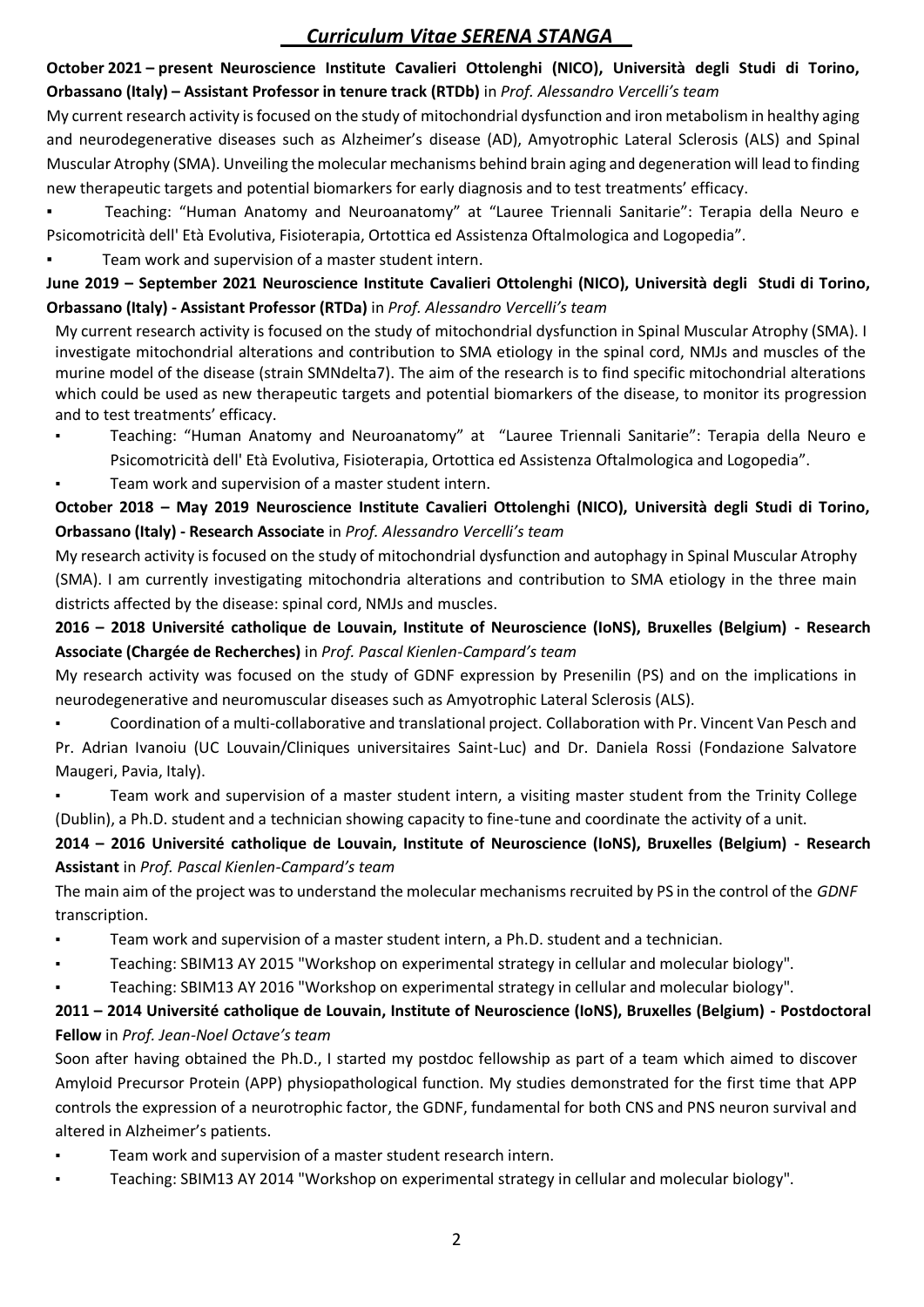**2007 - 2010 Università degli Studi di Pavia, Dep. of Drug Sciences, Pavia (Italy) - Ph.D. student** in *Prof. Marco Racchi's team*

As Ph.D. student in Pharmacological Sciences my research activity was dedicated to the prevention of Alzheimer's Disease and to the understanding of its pathogenic mechanism, in order to identify therapeutic targets. Thesis title: "p53 in Alzheimer's disease: from biomarkers to molecular mechanisms".

Team work and supervision of a master student intern.

**2004 - 2005 Innovate Biotechnology S.r.l., Tortona (Italy) - Visiting research trainee** in *Prof. Marco Terreni & Dr. Daniela Ubiali's team*

During my experimental Bachelor's degree in Chemical and Pharmaceutical Biotechnology I collaborated as visiting research trainee to the research activity of the Company focused on the enzymatic synthesis of anti-cancer drugs from B. subtilis. Thesis title: "Enzymatic synthesis of thymidine and floxuridine by transglycosylation catalyzed by Uridine phosphorylase from B. subtilis".

## **ACADEMIC AWARDS AND FUNDED GRANTS**

- **Funded Grant** as principal investigator (PI) from the "Fondazione CRT", Anno 2022-2024, for the project entitled: "Braccio di ferro con la demenza: ferro e mitocondri come nuovi target contro la Malattia di Alzheimer";
- **Funded Grant** as principal investigator (PI) from the "Finanziamento di progetti di ricerca dall'Università degli studi di Torino (ex 60%), Anno 2021, linea A" for the project entitled: "Study of mitochondrial dysfunction as an early marker of aging and neurodegeneration";
- **Funded Grant** as principal investigator (PI) from the "Finanziamento di progetti di ricerca dall'Università degli studi di Torino (ex 60%), Anno 2020, linea A" for the project entitled: "Role of mitochondrial dysfunctions in the aetiology and progression of neurodegenerative diseases";
- Funded Grant from The Company of Biologists PI: Pr. M. Boido, co-organizer: S. Stanga, of the Virtual Conference entitled "Motor neuron diseases: understanding the pathogenetic mechanisms to develop therapies", 6-7.11.2020;
- **Sponsorship** from Media System Lab for the organization of the Virtual Conference entitled "Motor neuron diseases: understanding the pathogenetic mechanisms to develop therapies", organizers: Pr. M. Boido and S. Stanga, 6-7.11.2020;
- Recipient of a **Starting Grant** from the Department of Neuroscience, University of Turin (Italy), for the position obtained as Assistant Professor (Tenure track); "Assegnazione **Fondo Dipartimentale** destinato ai nuovi ricercatori assunti nel 2019 - Dott.ssa STANGA Serena"
- Winner of a **Travel Grant** for the participation at the National Congress of the Italian Society for Neuroscience (SINS) September 26/29-2019, Perugia (Italy);
- Winner of 1 **PostDoctoral Grant** (Assegno di Ricerca) for PostDoc fellows with selection committee from the University of Torino (Italy): 01/01/2019-31/05/2019;
- **Winner of the 'Prix Lagast 2018'** from the **UCLouvain** for the work entitled: "A Role for GDNF and Soluble APP as Biomarkers of Amyotrophic Lateral Sclerosis Pathophysiology" Stanga S et al. Front. Neurol., 2018 doi.org/10.3389/fneur.2018.00384;
- **Funded Grant** as collaborator from the S.A.O./F.R.A. Stichting voor Alzheimer Onderzoek/Foundation for Research on Alzheimer's disease 2015-2017 Standard Award for the project entitled "Control of GDNF expression by Amyloid Precursor Protein & Presenilins and implications in neurodegenerative and neuromuscular diseases", PI: Pr. Pascal Kienlen-Campard (UCLouvain);
- Winner of 1 **PostDoctoral Grant Postdoctoral fellowship**, dall'UCLouvain 14/02/2011-14/02/2014;
- **Career Upgrade** from Research Assistant to "Research Associate Chargée de Recherches" from the selection committee of the Belgian Ministry for research "Fonds de la Recherche Scientifique (FNRS)", Bruxelles, Belgium: 1/10/2016;
- Winner of 3 **Doctoral Grants** (Assegno di Ricerca) for Ph.D. students with selection committee from the University of Pavia (Italy): 01/03/2008 – 31/12/2008; 01/01/2009 – 31/12/2009; 01/01/2010 – 31/12/2010.

### **PEER-REVIEWED PUBLICATIONS**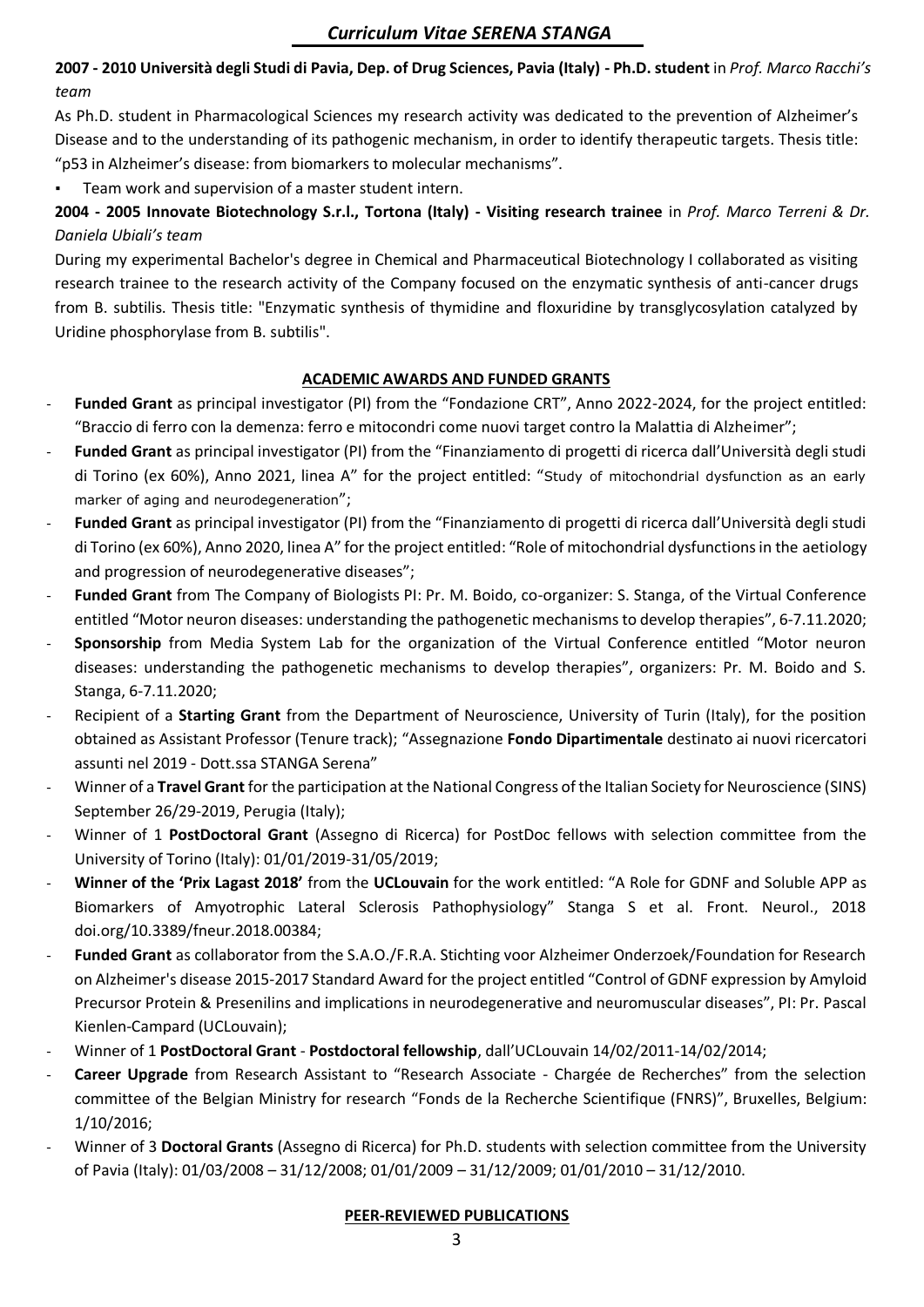**H-index**: 14 (Google Scholar), 12 (Scopus); **Citations**: 495 (Google Scholar), 352 (Scopus)

- 1. Contino S, Suelves N, Vrancx C, Vadukul MD, Payen VL, **Stanga S**, Bertrand L and Kienlen-Campard P. Presenilindeficient neurons and astrocytes display normal mitochondrial phenotypes. **Front. Neurosci. 2021;** January 22; doi: 10.3389/fnins.2020.586108
- 2. **Stanga S\***, Boido M and Kienlen-Campard P. How to build and to protect the neuromuscular junction: the role of the Glial cell line-Derived Neurotrophic Factor. **IJMS, 2021** \***corresponding author** online December 24 2020; doi: 10.3390/ijms22010136
- 3. Wyart E, Bindels LB, Mina E, Menga A, **Stanga S**, Porporato PE. Cachexia, a systemic disease beyond muscle atrophy. **IJMS, 2020** November 14; doi: [10.3390/ijms21228592](https://doi.org/10.3390/ijms21228592)
- 4. Menduti G\*, Rasà DM\*, **Stanga S\***, Boido M. Drug screening and drug repositioning as promising therapeutic approaches for Spinal Muscular Atrophy treatment. **Front. Pharmacol, 2020** November 12; doi**:** 10.3389/fphar.2020.592234. \***co-first authors**
- 5. Calabrese C\*, Panuzzo C\*, **Stanga S**, Andreani G, Ravera S, Maglione A, Pironi L, Petiti J, Ali MS, Scaravaglio P, Fava C, De Gobbi M, Frassoni F, Saglio G, Bracco E, Pergolizzi B, Cilloni D. Deferasirox-dependent iron chelation enhances mitochondrial dysfunction and restores p53 signaling by stabilization of p53 family members in leukemic cells. **IJMS, 2020** October 16; doi: 10.3390/ijms21207674
- 6. Panuzzo C, Jovanovski A, Pergolizzi B, Pironi L, **Stanga S**, Fava C, Cilloni D. Mitochondria: A Galaxy in the Hematopoietic and Leukemic Stem Cell Universe**. IJMS, 2020** May 30;21(11):3928. doi: 10.3390/ijms21113928.
- 7. **Stanga S\*,** Caretto A, Boido M, Vercelli A. Mitochondrial Dysfunctions: A Red Thread across Neurodegenerative Diseases. **IJMS, 2020** May 25;21(10):3719. doi.org/10.3390/ijms21103719. **\*corresponding author**
- 8. Opsomer R, Contino S, Perrin F, Gualdani R, Tasiaux B, Doyen P, Vergouts M, Vrancx C, Doshina A, Pierrot N, Octave JN, Gailly P, **Stanga S**, Kienlen-Campard P. Amyloid Precursor Protein (APP) controls excitatory/inhibitory synaptic inputs by regulating the transcriptional activator Neuronal PAS Domain Protein 4 (NPAS4). **eNeuro**. **2020** May 28;7(3) doi: 10.1523/ENEURO.0322-19.2020.
- 9. **Stanga S\***, Brambilla L, Tasiaux B, Dang AH, Ivanoiu A, Octave JN, Rossi D, van Pesch V, Kienlen-Campard P. A Role for GDNF and Soluble APP as Biomarkers of Amyotrophic Lateral Sclerosis Pathophysiology. **Front. Neurol.**, **2018**  May 30;9:384 doi.org/10.3389/fneur.2018.00384. **\*corresponding author**
- 10. Contino S, Porporato PE, Bird M, Marinangeli C, Opsomer R, Sonveaux P, Bontemps F, Dewachter I, Octave JN, Bertrand L, Kienlen-Campard P\*, **Stanga S**\*. Presenilin 2-Dependent Maintenance of Mitochondrial Oxidative Capacity and Morphology. **Front Physiol. 2017** Oct 12;8:796. doi: 10.3389/fphys.2017.00796. eCollection 2017. \***colast author & \*corresponding author**
- 11. **Stanga S**, Vrancx C, Tasiaux B, Marinangeli C, Karlström H, Kienlen-Campard P. Specificity of presenilin-1- and presenilin-2-dependent γ-secretases towards substrate processing. **J Cell Mol Med. 2017** Oct 10. doi: 10.1111/jcmm.13364.
- 12. Decock M, **Stanga S**, Octave JN, Dewachter I, Smith SO, Constantinescu SN, Kienlen-Campard P. Glycines from the APP GXXXG/GXXXA Transmembrane Motifs Promote Formation of Pathogenic Aβ Oligomers in Cells. **Front Aging Neurosci. 2016** May 10;8:107. doi: 10.3389/fnagi.2016.00107.
- 13. **Stanga S**, Zanou N, Audouard E, Tasiaux B, Contino S, Vendermeulen G, René F, Loeffler JP, Clotman F, Gailly P, Dewachter I, Octave JN, Kienlen-Campard P. APP-dependent Glial cell line-Derived Neurotrophic Factor (GDNF) gene expression drives neuromuscular junction formation. **FASEB J. 2016** May;30(5):1696-711. doi: 10.1096/fj.15- 278739. Epub 2015 Dec 30.
- 14. Decock M, El Haylani L, **Stanga S**, Dewachter I, Octave JN, Smith SO, Constantinescu SN, Kienlen-Campard P. Analysis by a highly sensitive split luciferase assay of the regions involved in APP dimerization and its impact on processing. **FEBS Open Bio. 2015** Sep 6;5:763-73.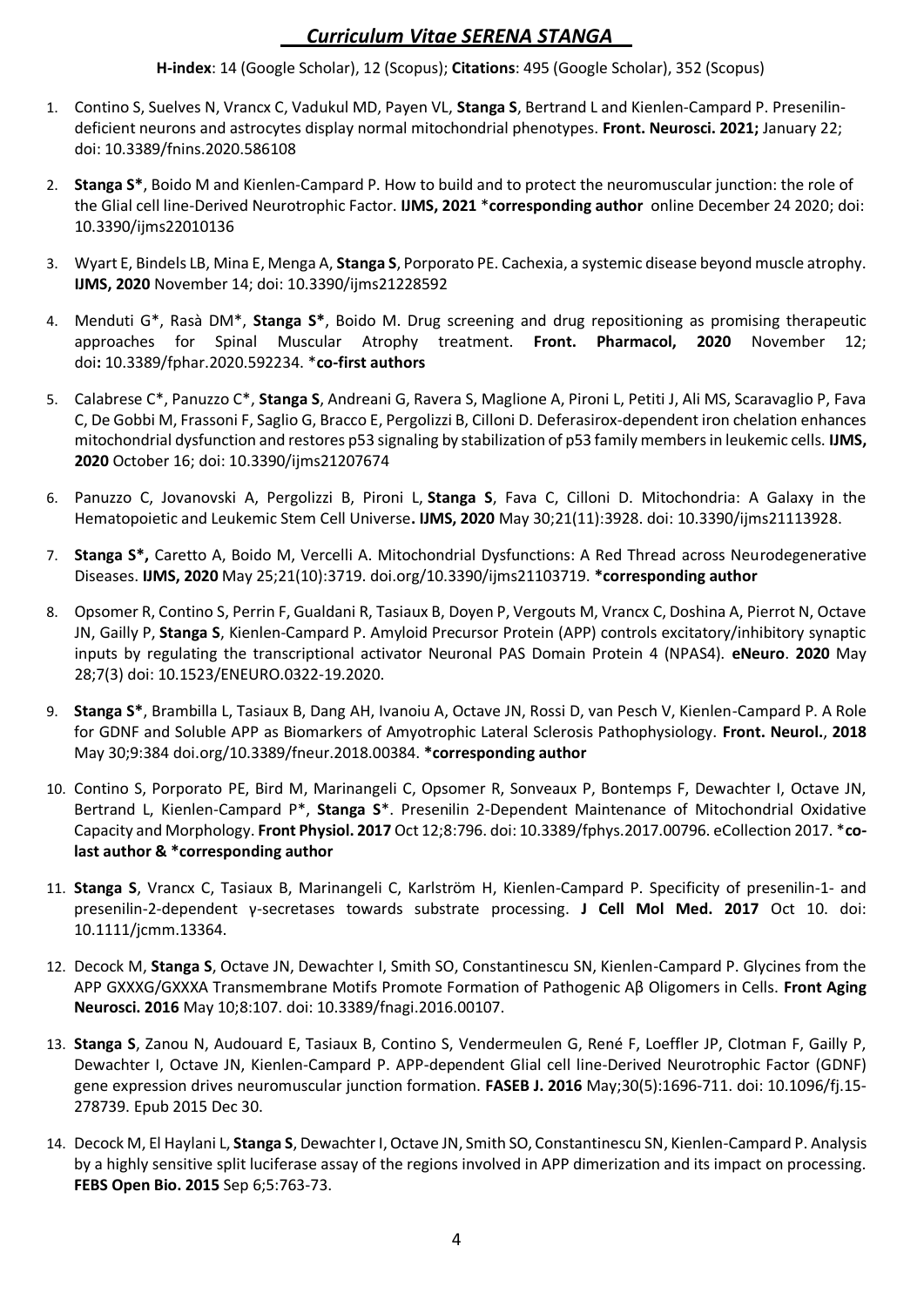- 15. Hage S, **Stanga S**, Marinangeli C, Octave JN, Dewachter I, Quetin-Leclercq J, Kienlen-Campard P. Characterization of Pterocarpus erinaceus kino extract and its gamma-secretase inhibitory properties. **J Ethnopharmacol. 2015**; 2;163:192- 202.
- 16. Hage S, Marinangeli C, **Stanga S**, Octave JN, Quetin-leclercq J & Kienlen-Campard P. Gamma-Secretase Inhibitor Activity of a Pterocarpus erinaceus Extract. **Neurodegenerative Diseases, 2014**;14(1):39-51.
- 17. **Stanga S**, Lanni C, Sinforiani E, Mazzini G, & Racchi M. Searching for predictive blood biomarkers: misfolded p53 in mild cognitive impairment. **Current Alzheimer Research, 2012**; 26(3), 271-405 (1990).
- 18. **Stanga S**, Lanni C, Govoni S, Uberti D, D'Orazi G & Racchi M. Unfolded p53 in the pathogenesis of Alzheimer's disease: is HIPK2 the link?. **Aging 2010**, 2(9), 545-554.
- 19. Lanni C\*, Nardinocchi L\*, Puca R, **Stanga S**, Uberti D, Memo M, Govoni S, D'Orazi, G & Racchi M. Homeodomain interacting protein kinase 2: a target for Alzheimer's beta amyloid leading to misfolded p53 and inappropriate cell survival. **PLoS One**, **2010**, 5(4), e10171. doi :10.1371/journal.pone.0010171
- 20. Lenzken SC, **Stanga S**, Lanni C, De Leonardis F, Govoni S & Racchi M. Recruitment of casein kinase 2 is involved in AbetaPP processing following cholinergic stimulation. **Journal of Alzheimer's disease**, **2010**, 20(4), 1133-41,. doi :10.3233/JAD-2010- 090232.
- 21. Lanni C, **Stanga S**, Racchi M & Govoni S. The expanding universe of neurotrophic factors: therapeutic potential in aging and age-associated disorders. **Current Pharmaceutical Design, 2010**,16(6), 698-717.
- 22. Lanni C, Racchi M, **Stanga S**, Mazzini G, Ranzenigo A, Polotti R, Memo M, Govoni S & Uberti D. Unfolded p53 in blood as a predictive signature signature of the transition from mild cognitive impairment to Alzheimer's disease. **Journal of Alzheimer's Disease, 2010,** 20(1), 97-104. doi :10.3233/JAD-2010-1347.
- 23. Lanni C, Racchi M, Uberti D, Mazzini G, **Stanga S**, Sinforiani E, Memo M & Govoni S. Pharmacogenetics and pharmacogenomics, trends in normal and pathological aging studies: focus on p53. **Current Pharmaceutical Design, 2008**,14(26), 2665-2671.

## **PUBLISHED CONGRESS PROCEEDINGS**

- 1. Mezzanotte M, Ammirata G, Boido M, Roetto A, **Stanga S.** Brain Iron Deposits During Aging: Activation Of The Hepc/Fpn1 Pathway. 31st National Conference of the Italian Group for the Study of Neuromorphology "Gruppo Italiano per lo Studio della Neuromorfologia" G.I.S.N. Milano, November 26-27, 2021. **EHJ, 2021** ISSN 1121-760X, volume 65/ supplement 3.
- 2. **Stanga S**, Pavarino G, Monteleone F, Pergolizzi B, Vercelli A, Boido M. Dysfunctions In Spinal Muscular Atrophy: Focus On Aconitase2. 93rd National Congress of the Italian Society of Experimental Biology Palermo, Italy, 22-25 April 2021, **Journal of Biological Research 2021**, Volume 94/Supplement 1.
- 3. **Stanga S**, Pavarino G, Monteleone F, Pergolizzi B, Boido M, Vercelli A. Mitochondrial Alterations In Spinal Muscular Atrophy. Proceedings of the 30th National Conference of the Italian Group for the Study of Neuromorphology "Gruppo Italiano per lo Studio della Neuromorfologia" G.I.S.N. 12-14th.11.20, University of Turin (online); **EHJ, 2020**; V(64)/supplement 3; ISSN 1121-760X

### **BOOK CHAPTER**

1. Lanni C, **Stanga S**, Lucchelli A & Govoni S. Depressione: le nuove ipotesi sulle basi biologiche e il razionale di impiego e sviluppo dei farmaci antidepressivi. Italy: **Tema farmacia**, **2008**, anno XXVI 2, 24-39.

### **TEACHING AND MANAGEMENT**

**AY 2021/22:** "Human Anatomy and Neuroanatomy" at Lauree Triennali Sanitarie: Terapia della Neuro e Psicomotricità dell' Età Evolutiva, Fisioterapia, Ortottica ed Assistenza Oftalmologica and Logopedia" (3CFU, 36h), Università degli Studi di Torino, Italy. "Human Anatomy II" at Medicina e Chirurgia, Canale D, Università degli Studi di Torino, Italy.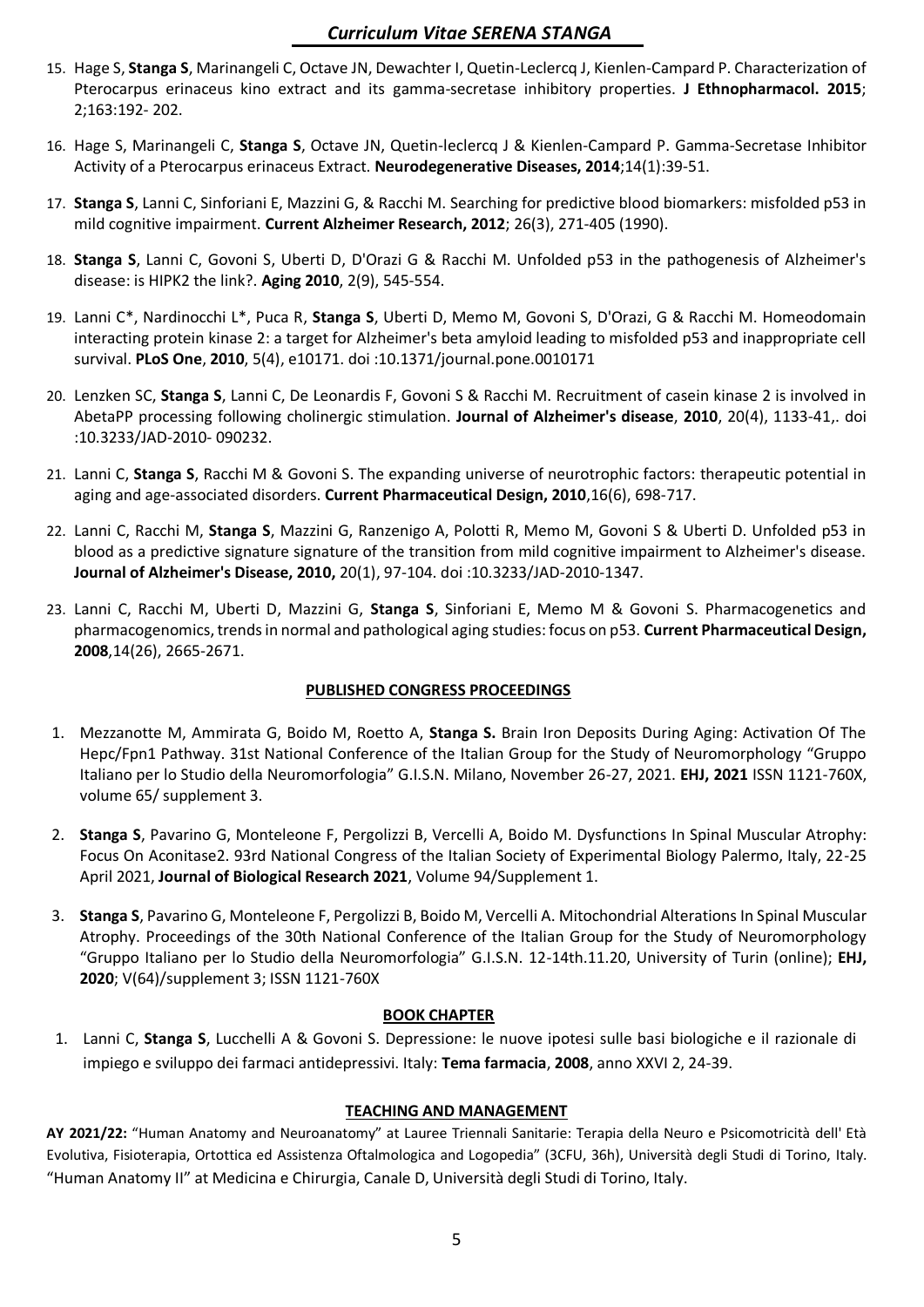**AY 2020/21:** "Human Anatomy and Neuroanatomy" at Lauree Triennali Sanitarie: Terapia della Neuro e Psicomotricità dell' Età Evolutiva, Fisioterapia, Ortottica ed Assistenza Oftalmologica and Logopedia" (3CFU, 36h), Università degli Studi di Torino, Italy. "Human Anatomy II" at Medicina e Chirurgia, Canale D, Università degli Studi di Torino, Italy.

**AY 2019/20:** "Human Anatomy and Neuroanatomy" at Lauree Triennali Sanitarie: Terapia della Neuro e Psicomotricità dell' Età Evolutiva, Fisioterapia, Ortottica ed Assistenza Oftalmologica and Logopedia" (3CFU, 36h), Università degli Studi di Torino, Italy.

**AY 2014/15 - 2015/16 - 2016/17**: **Adjunct Professor of "Experimental strategy in cellular and molecular biology"**, Bachelor students from Biomedical Sciences (WSBIM1303, 6CFU 60h) UCLouvain, Belgium.

### **LABORATORY SUPERVISOR**

**2019- 2021:** Daniela Rasà, junior fellow enrolled in the laboratory of Pr. Alessandro Vercelli for the project entitled: "Identification of new druggable targets and potential therapeutic compounds for SMA, using a C. elegans model of neurodegeneration", 2017-2020 Fondazione Telethon. Head of Unit: Pr. Vercelli; Research network coordinator: Dr. Elia di Schiavi (CNR, Napoli).

#### **THESIS CO-SUPERVISOR**

**2014 – 2020**: Sabrina Contino, PhD student in Biomedical and Pharmaceutical Sciences (UCL), with a project entitled: "Rôle des présénilines dans la morphologie et la fonctionnalité mitochondriale" discussed in September 30th 2020, Supervisor: Pr. Pascal Kienlen-Campard.

**11-12/2017 & 04-06/2018**: Anselmo Canciani, recipient of an EMBO fellow - visiting PhD student from IUSS University of Pavia, with a project entitled: "An integrative approach to the decryption of neurotrypsin functionality" discussed in May 8<sup>th</sup> 2020, Supervisor: Pr. Federico Forneris.

### **BACHELOR and MASTER THESIS CO-SUPERVISOR**

**2021/2022- present:** Valentina Vaccaneo and Edoardo Zucco, bachelor students in Biotechnology, University of Turin; **2020/2021- present:** Francesco Paolo Zummo master students in Biotechnology, University of Turin;

**2020/2021:** Gianna Pavarino master student in Biotechnology, University of Turin; "The study of mitochondrial dysfunctions in the pathogenesis of SMA revealed mACO2 as a possible marker of the disease", tesi discussa 14/10/2021;

**2019/2020:** Anna Grasso bachelor student in Biotechnology, University of Turin; "Morphofunctional Alterations Of Mitochondria In Neurodegenerative Diseases", discussed the 22/10/2020;

**2019/2020:** Federica Monteleone master student in 'Chimica e Tecnologia Farmaceutiche' - CTF, University of Turin; "Characterization of cellular and ultrastructural alterations in Spinal Muscular Atrophy affected motor neurons", discussed 19/10/2020;

**2018/2019:** Gianna Pavarino bachelor student in Biotechnology, University of Turin; "Il ruolo dell'agrina nella formazione e nel mantenimento della giunzione neuromuscolare e nella SMA", discussed the 23/07/2019;

**2016**: Emma Mary Hayes, master student from the Trinity College of Dublin for a stage of 3 months at the University of Louvain (UCL) (2016). The research project was focused on the contribution of Presenilin in GDNF expression;

**2016:** Ophélie Delcorte, master student in Biomedical Sciences, Faculty of Pharmacy and Biomedical Sciences (UCL). Experimental Stage entitled: "Étude du rôle de l'activité catalytique des présénilines dans la régulation de l'expression du Facteur Neurotrophe Dérivé de la Glie (GDNF)" (discussed in June 2016);

**2015/2016**: Céline Vrancx, master student in Biomedical Sciences, Faculty of Pharmacy and Biomedical Sciences (UCL). Her master thesis is entitled: "Analyse comparative de l'activité gamma-secretase dépendante de PS1 et de PS2 : effet de mutations et d'inhibiteurs pharmacologiques" (graduation on September 2016);

**2013/2014**: Sabrina Contino, master student in Biomedical Sciences, Faculty of Pharmacy and Biomedical Sciences (UCL). Her master thesis is entitled: "Rôle du Précurseur du Peptide Amyloïde (APP) dans l'expression du Facteur Neurotrophe dérivé de la glie (GDNF) et leur contribution à la formation des jonctions neuromusculaires" (graduated in September 2014);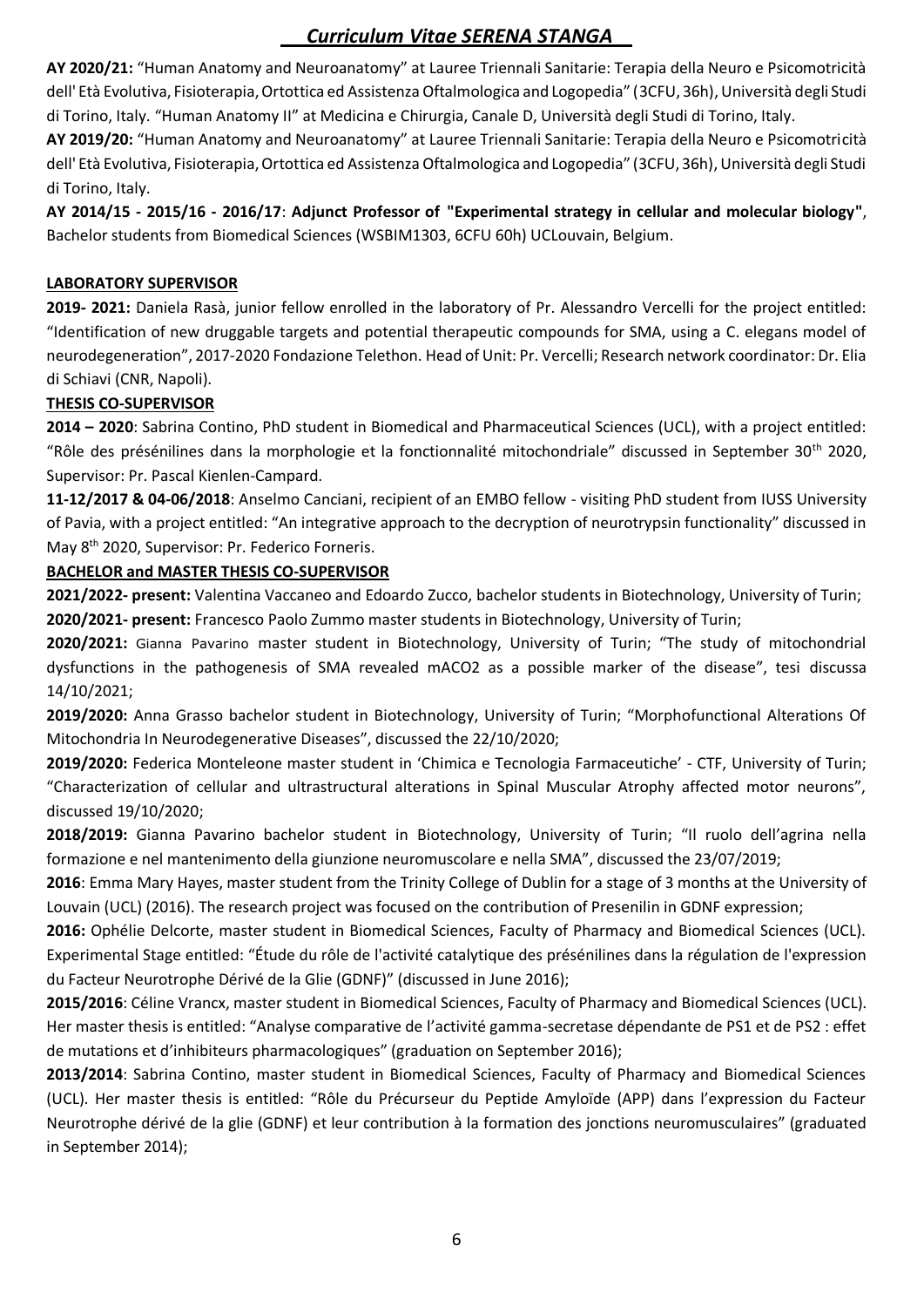**2011**: Eric Martineau, master student from the University of Montréal (UdeM, Canada) for a stage of 3 months at the University of Louvain (UCL) (2011). The research project was focused on the contribution of Presenilin 1 and 2 (PS1/PS2) in GDNF transcriptional activity;

**2009/2010**: Franco Sartori, master degree student from the School of Pharmacy, University of Pavia, with a thesis entitled: "p53 conformazionalmente alterata come marcatore predittivo per la malattia di Alzheimer" (graduated in 2010).

### **ORAL PRESENTATIONS AT CONFERENCES AND SEMINARS**

- 1. **Stanga S**, Pavarino G, Monteleone F, Pergolizzi B, Vercelli A, Boido M. "Mitochondrial Morpho-functional Dysfunctions In Spinal Muscular Atrophy: Focus On Aconitase2" **93^ SIBS 2021** (Gruppo Italiano per lo Studio della Neuromorfologia) online meeting (Palermo), 22-25.04.2021;
- 2. **Stanga S**, Pavarino G, Monteleone F, Pergolizzi B, Boido M, Vercelli A. "Mitochondrial Alterations In Spinal Muscular Atrophy" **XXX GISN 2020** (Gruppo Italiano per lo Studio della Neuromorfologia) online meeting (Torino), 12-14.11.2020;
- 3. **Stanga S**, Caretto A, Boido M, Vercelli A. "Mitochondrial dysfunctions are the early event eliciting the shift towards pathological neurobiological processes" **Morfologia e dintorni**, 3° incontro Nazionale, Dip. di Neuroscienze, Torino, Italy 26.09.2020;
- 4. **Stanga S**. "Mitochondrial dysfunctions and mitophagy in Spinal Muscular Atrophy" **Morfologia e dintorni**, 2° incontro Nazionale, Dip. di Neuroscienze, Torino, Italy 22-23.02.2020;
- 5. **Stanga S**. "Meccanismi di morte neuronale nell'Atrofia Muscolare Spinale" **Giornate del Dipartimento**, Dip. di Neuroscienze, Torino, Italy, 12-14.12.2019;
- 6. **Stanga S**. " The crucial role of mitochondria in neurodegenerative diseases: focus on Alzheimer's disease and Spinal Muscular Atrophy" Metabolism meeting, **Molecular and Biotechnology Center MBC** , Torino, Italy, 12.11.2019;
- 7. **Stanga S**. "APP-dependent GDNF gene expression drives neuromuscular junction formation". **XXVIII GISN 2018** (Gruppo Italiano per lo Studio della Neuromorfologia) meeting, Firenze, Italy, 30.11-1.12.2018;
- 8. **Stanga S**. "APP and Presenilins: physiological function and role in neurodegenerative and neuromuscular diseases". **Neuroscience Institute Cavalieri Ottolenghi (NICO), University of Turin**, Italy 18.05.2018;
- 9. **Stanga S**. "APP and Presenilin: functions and role in neurodegenerative and neuromuscular diseases". Department of Biology and Biotechnology "Lazzaro Spallanzani", **University of Pavia**, Italy 14/09/2017;
- 10. **Stanga S**. "Control of GDNF expression by AD-related proteins and implications in neurodegenerative and neuromuscular diseases". IoNS PhD & Postdoc day, **Université catholique of Louvain**, Brussels, Belgium 9/11/2016;
- 11. **Stanga S**. "AD-related proteins biological functions" **École polytechnique fédérale de Lausanne (EPFL)**, Lausanne, Switzerland 1st September 2016;
- 12. **Stanga S**. "APP-dependent regulation of GDNF expression controls neuromuscular junctions formation". The immune-brain axis: from molecules to behavior, **University of Hasselt**, Belgium, March 12th and 13th, 2015;
- 13. **Stanga S**. "Amyloid Precursor Protein regulation of GDNF expression controls neuromuscular junctions' formation". NEUROBRAINNET network, "Interuniversity Attraction Poles" (IAP), **University of Antwerp**, Belgium, 03/10/2014;
- 14. **Stanga S**. "APP-dependent regulation of GDNF expression and its involvement in neuromuscular junction". NEUROBRAINNET network, "Interuniversity Attraction Poles" (IAP), **University of Antwerp**, Belgium, 06/05/2013;
- 15. **Stanga S**. "APP-dependent regulation of GDNF expression and its involvement in neuromuscular junction". CEMO Seminar, IoNS, **Université catholique of Louvain**, Brussels, Belgium 16/04/2013;
- 16. **Stanga S**. "Regulation of the Glial-Derived Neurotrophic Factor (GDNF) expression by the Amyloid-Precursor Protein (APP)". CEMO Seminar, IoNS, **Université catholique of Louvain**, Brussels, Belgium 20/03/2012.
- 17. **Stanga S**. "p53 and Alzheimer's disease: from biological marker to molecular mechanism", First Step in Research: Graduate Symposium, College A. Volta Pavia, **University of Pavia**, Italy 17/05/2010.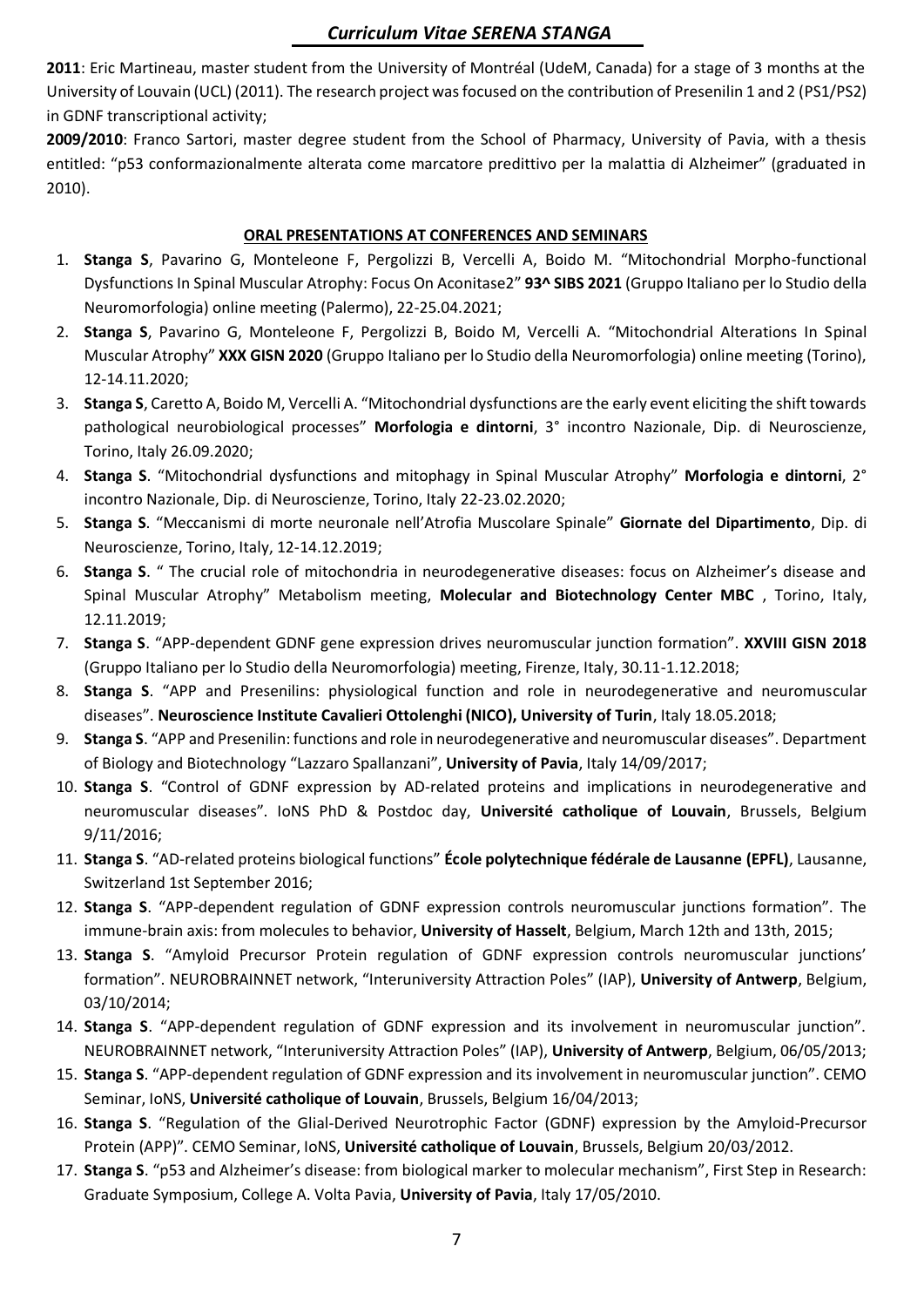### **COMMUNICATIONS AT CONGRESS (Posters)**

- 1. Mezzanotte M, Ammirata G, Boido M, Roetto A, **Stanga S.** Brain Iron Deposits During Aging: Activation Of The Hepc/Fpn1 Pathway. **31st National Conference of the Italian Group for the Study of Neuromorphology "Gruppo Italiano per lo Studio della Neuromorfologia" G.I.S.N. Milano, November 26-27, 2021. EHJ, 2021** ISSN 1121-760X, volume 65/ supplement 3.
- 2. **Stanga S**, Contino S, Vrancx C, Conrad L, Muccioli GG, Tyteca D and Kienlen-Campard P. "Presenilins γ-secretase independent functions: role of PS2 in cellular bioenergetic and lipid metabolism maintenance", **BraYn congress**, Pisa (Italy) 20-22/10/2021;
- 3. **Stanga S**. "Mitochondrial dysfunctions and mitophagy in Spinal Muscular Atrophy" **Secondo Incontro Nazionale Morfologia e dintorni**, Dip. Di Neuroscienze, Torino, Italy, 22-23.02.2020;
- 4. **Boido M**, Stanga S, Pasini G, Pergolizzi B, Vercelli A. "Mitochondrial Dysfunction In Spinal Muscular Atrophy" **2nd International Scientific & Clinical Congress on Spinal Muscular Atrophy**, Evry Genocentre, France, February 5th to 7th 2020;
- 5. **Stanga S**, Pasini G, Pergolizzi B, Mezzanotte M, Roetto A, Boido M, Vercelli A; "Mitochondrial dysfunction: a new biomarker candidate for Spinal Muscular Atrophy?". **2nd BraYn - Brainstorming Research Assembly for Young Neuroscientists**, Milano 14-16/11/2019.
- 6. **Stanga S**, Pasini G, Pergolizzi B, Boido M, Vercelli A; "Mitochondrial dysfunction in Spinal Muscular Atrophy". 18th National Congress of the Italian Society for Neuroscience, **SINS 2019**, Perugia 26-29/09/2019.
- 7. **Stanga S**, Tasiaux B, Dewachter I, Octave JN and Kienlen-Campard P; "Control of GDNF expression by AD-related proteins and implications in neurodegenerative and neuromuscular diseases". 13th International Conference on Alzheimer's and Parkinson's Diseases and Related Neurological Disorders, **AD/PD™ 2017**, Vienna, Austria, 29/03- 2/04-2017.
- 8. **Stanga S**, Tasiaux B, Dewachter I, Octave JN, Kienlen-Campard P. "Control of GDNF expression by AD-related proteins and implications in neurodegenerative and neuromuscular diseases". NEUROBRAINNET network, "Interuniversity Attraction Poles" (IAP), **University of Antwerp**, Belgium, 18/11/2016.
- 9. **Stanga S**, Tasiaux B, Dewachter I, Octave JN, Kienlen-Campard P. "Control of GDNF expression by AD-related proteins and implications in neurodegenerative and neuromuscular diseases". **Belgian Brain Congress**, Mons, Belgium, 8/10/2016.
- 10. **Stanga S**, Tasiaux B, Dewachter I, Octave JN, Kienlen-Campard P. "Control of GDNF expression by AD-related proteins and implications in neurodegenerative and neuromuscular diseases". **The Brain Mosaic congress**, Leuven, Belgium, 22-23/09/2016.
- 11. **Stanga S**, Zanou N, Audouard E, Tasiaux B, Contino S, Clotman F, Gailly P, Dewachter I, Octave JN, Kienlen-Campard P. "APP regulates the Glial cell line-Derived Neurotrophic Factor (GDNF) gene expression driving functional neuromuscular junctions formation". 45th Annual Meeting **Neuroscience 2015**, Chicago, Illinois (USA), 17-21 October, 2015.
- 12. **Stanga S**, Zanou N, Audouard E, Tasiaux B, Contino S, Clotman F, Gailly P, Dewachter I, Octave JN, Kienlen-Campard P. "Amyloid precursor protein regulation of GDNF expression controls neuromuscular junctions formation". 12th **International Conference on Alzheimer's and Parkinson's Diseases**, Nice, France, 18-22/03/2015.
- 13. **Stanga S**, Zanou N, Audouard E, Tasiaux B, Contino S, Clotman F, Gailly P, Dewachter I, Octave JN, Kienlen-Campard P. "APP-dependent regulation of gdnf expression and its involvement in neuromuscular junction". The 11th **International Conference on Alzheimer's and Parkinson's Diseases**, AD/PD™, Florence, Italy 6-10 March, 2013.
- 14. **Stanga S**, Racchi M, Uberti D, Mazzini G, Sinforiani E, Memo M, Govoni S, Lanni C. "Conformationally altered p53: a potential predictive marker from MCI to Alzheimer's disease?" **Italian Society of Pharmacology (SIF)**: "III Monothematic Conference: Alzheimer's disease by clinical complexity to rational therapy", Pavia 11/06/2010.
- 15. **Stanga S**, Racchi M, Uberti D, Mazzini G, Sinforiani E, Memo M, Govoni S, Lanni C. "Conformationally altered p53: a potential predictive marker from MCI to Alzheimer's disease?" Project: **Young Researcher of the Lombardy Region** "From Materials Science to Biomedicine", Pavia (Italy) 17/11/2009.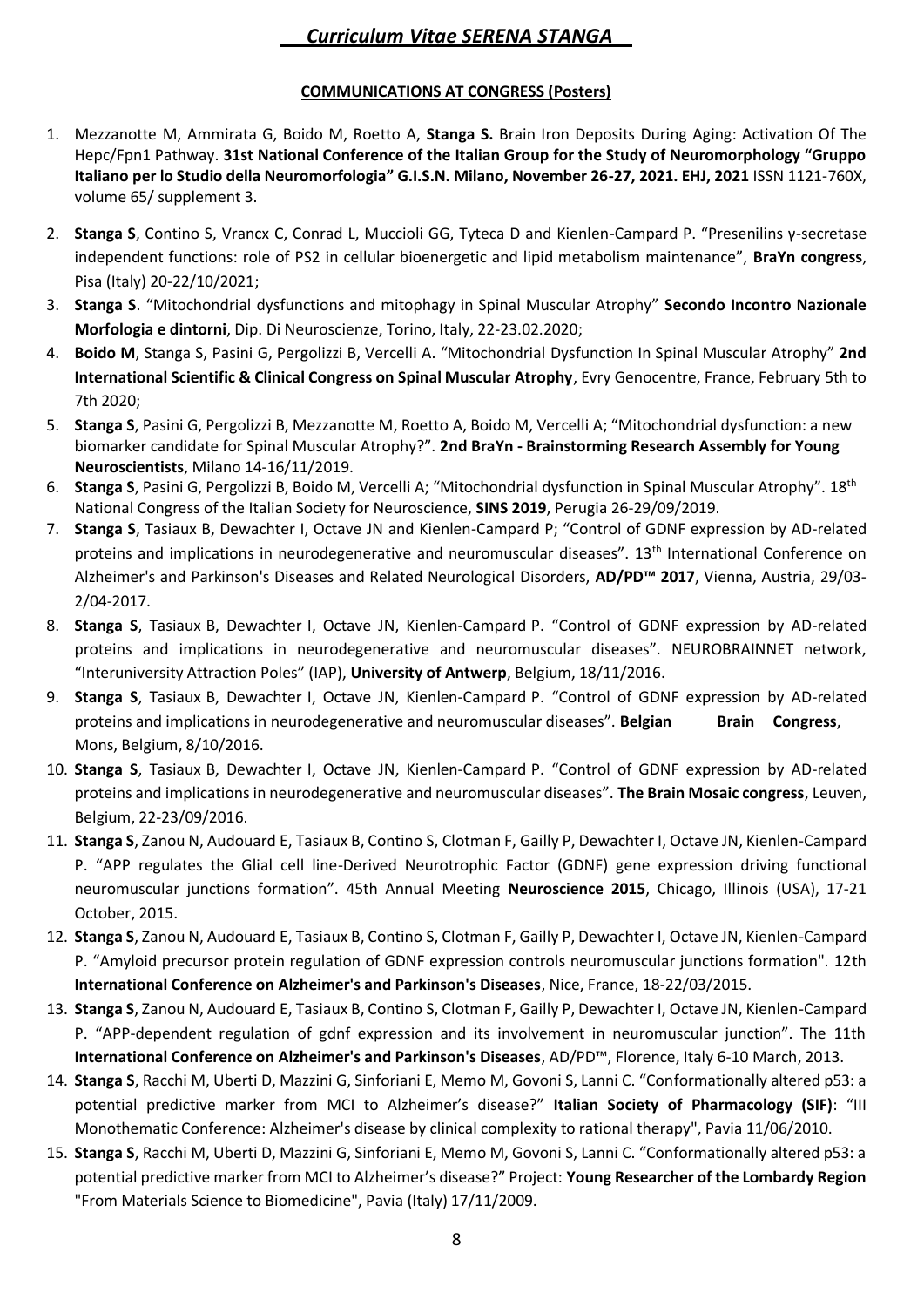- 16. **Stanga S**, Lanni C, Uberti D, Mazzini G, Sinforiani E, Memo M, Govoni S, Racchi M. "Conformationally altered p53: a potential predictive marker from MCI to Alzheimer's disease?" 34th **Italian Society of Pharmacology** (SIF), Rimini (Italy) 14-17/11/2009.
- 17. Lanni C, **Stanga S**, Uberti D, Mazzini G, Sinforiani E, Govoni S, Memo M, Racchi M. "Conformationally altered p53: a potential predictive marker from MCI to Alzheimer's disease?" **ICAD** 2009, Wien 11-16/07/2009.

#### **SCIENTIFIC COLLABORATIONS:**

Internazionali: Pr. Pascal KIENLEN-CAMPARD, Institute of Neuroscience, UCLouvain, Belgium; Pr. Giulio MUCCIOLI, Louvain Drug Research Institute - LDRI, UCLouvain, Belgium; Pr. Donatienne TYTECA, Institut de Duve, UCLouvain, Belgium; Pr. Vincent VAN PESCH, Cliniques Universitaires Saint-Luc, Belgium; Pr. Adrian IVANOIU, Cliniques Universitaires Saint-Luc, Belgium; Dr. Emilie Auoduard, Institut National de la Santé et de la Recherche Médicale (INSERM). Nazionali: Pr. Federico FORNERIS, Università degli Studi di Pavia; Dr. Daniela ROSSI, Fondazione Salvatore Maugeri, Pavia; Pr. Paolo Ettore Porporato, Università degli Studi di Torino; Dr. Antonella Roetto, Università degli Studi di Torino; Dr. Barbara Pergolizzi, Università degli Studi di Torino; Dr. Cristina Panuzzo, Università degli Studi di Torino; Prof. Andrea Graziani, Università degli Studi di Torino.

#### **TECHNICAL SKILLS**

**Biochemical techniques:** DNA and RNA extraction and dosage, SDS-PAGE and Western Blot, Immunoprecipitation, Mitochondria isolation from tissues and cells, 2DE-MALDI. **Cell biology techniques:** Cell culture (Fibroblasts, HEK, SH-SY5Y, NG108-15, C2C12, IMR, nerve-muscle co-cultures), Cell viability assay, Cell transfection, Mitochondria extraction from cells and tissues, Immunocytochemistry and Immunohistochemistry, Confocal microscopy, Cytofluorimetric analysis (FACS), ELISA, ECLIA. **Molecular biology techniques:** Classical PCR, RT-PCR, real-time PCR, Luciferase reporter assay. **Mouse handling:** Mouse breeding, genotyping, basic behavioral tests, mouse primary cell culture (neurons, astrocytes, fibroblasts and myoblasts), nerve-muscle primary co-cultures, mouse spinal cord isolation. **Biocatalysis techniques:** Use of free and immobilized enzyme in the synthesis of compounds of pharmaceutical interest, Spectrophotometer, High Performance Liquid Chromatography (HPLC), pH STAT. **Specific softwares:** Office Pack, CS-ChemDraw Ultra, SciFinder Scholar (Bibliographic Search online), Multi Manager HSM HPLC Merck-Hitachi D-7000, WinMDI, Scion Image, GraphPad Prism, Bio-Rad iQ5, FV10-ASW 3.1 Viewer, Image J, MiNA. Award of the European license, at the School 2F, for "Electronic and Computer Operator and Programmer" (July 2002).

### **POSITIONS OF RESPONSABILITY AND PUBLIC ENGAGEMENT**

**2022- present: Scientific Committee Member** of the 94° meeting of the SIBS: Società Italiana di Biologia Sperimentale, Torino, 6-9.04.2022

**2021- present: Review Editor** for Scientific report

**2020 – present: Review Editor** for the International Journal of Molecular Sciences (certificate)

**2019 – present: Organizational Committee Member** of the Conference on "Motor neuron diseases: understanding the pathogenetic mechanisms to develop therapies", Dip. Di Neuroscienze, Torino, 6-7.11.2020

**2020: Organizational Committee Member** of the "Secondo Incontro Nazionale Morfologia e dintorni", Dip. Di Neuroscienze, Torino, Italy, 22-23.02.2020

**2019: Support in the organization and development** of the 'Alternanza scuola-lavoro', NICO, Orbassano (TO), Italy, 11-21.06.2019 and of the 'Porte Aperte @NICO', NICO, Orbassano, Torino, Italy, 11.05.2019

**2019: Support in the organization and development** of the 'Olimpiadi delle Neuroscienze' fase regionale, Dip. Di Neuroscienze, Torino, Italy, 16.03.2019

**2019 – present: Member of the Società Italiana di Neuroscienze** (SINS)

**2018 – present: Review Editor** for Neurobiology of Disease, Frontiers in Neuroscience, Frontiers in Neurology, Frontiers in Psychiatry

**2018 – present: Member of the Gruppo Italiano per lo Studio della Neuromorfologia** (GISN)

**2017 – present: External expert for the European Commission.** Independent expert of the European Commission; evaluation of proposals in connection with the Framework Programme for Research and Innovation